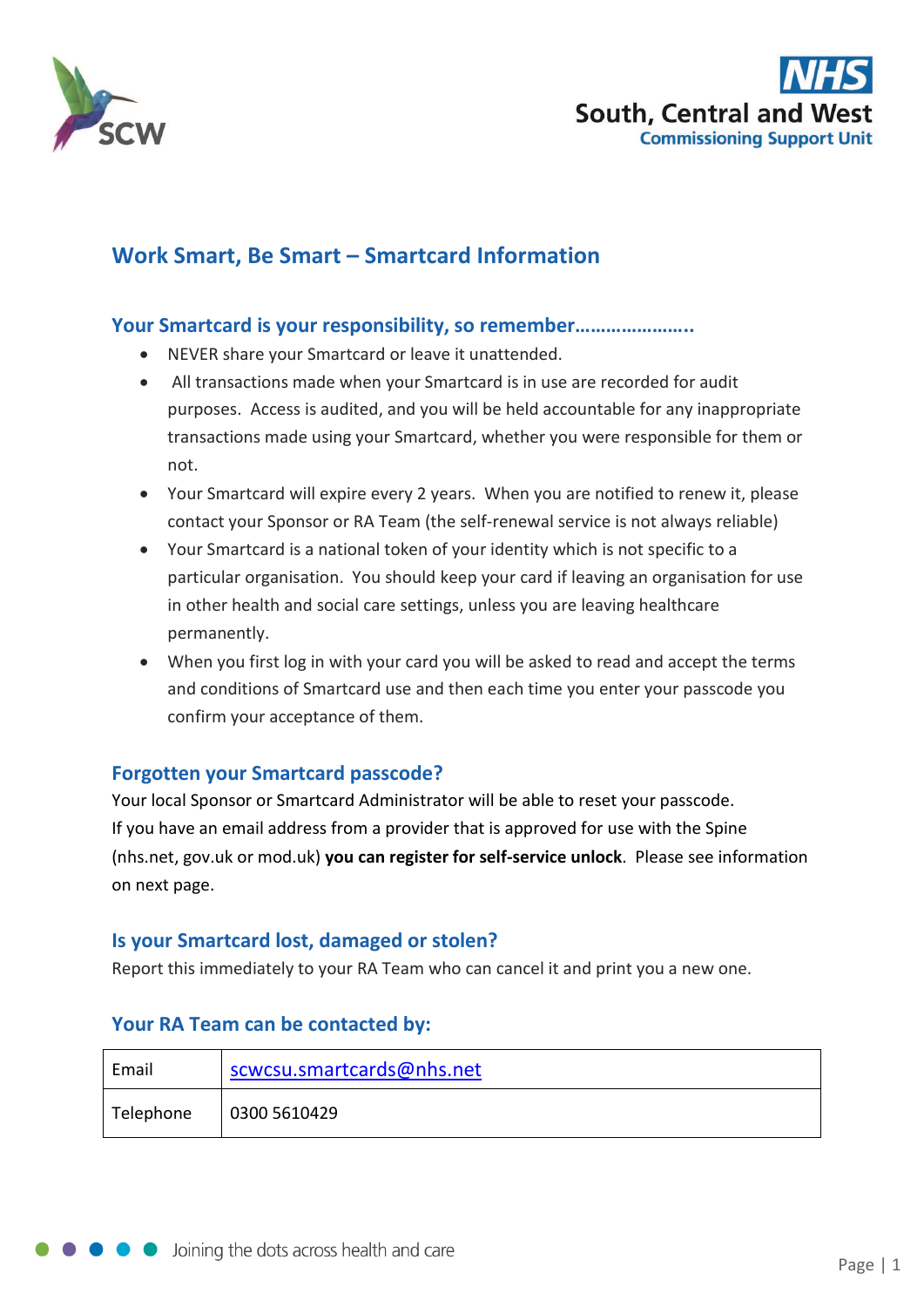# **Unlocking your own Smartcard – How to register and unlock**

#### **To register**

You will need to have an email address from a provider that is approved for use with the Spine (nhs.net, gov.uk or mod.uk)

Follow these steps:

- 1. Log in with your Smartcard and go to the NHS Spine portal ( [https://portal.national.ncrs.nhs.uk/portal/dt\)](https://portal.national.ncrs.nhs.uk/portal/dt).
- 2. Click 'Launch Care Identity Service (Replaces UIM, Calendra and CMS)
- 3. Select 'My Profile' on the right hand side of the page as per below.

| <b>Care Identity Service</b>                            |             |                                     | Hi, Wheatfill Michelle Miss   Admin/Clinical Support Access Role for ODE Change                |                        |
|---------------------------------------------------------|-------------|-------------------------------------|------------------------------------------------------------------------------------------------|------------------------|
| Manage Smartcard<br><b>Dashboard</b><br><b>Requests</b> |             | Given & Family Name, NINO or UUID   | $\check{ }$<br>Search<br>Users                                                                 | <b>Advanced search</b> |
| <b>Dashboard</b>                                        |             |                                     |                                                                                                |                        |
|                                                         |             |                                     | Unable to log in?                                                                              |                        |
|                                                         | My requests |                                     | Please contact your local IT helpdesk for any<br>hardware, connectivity or application issues. |                        |
|                                                         |             | View all $\left(\rightarrow\right)$ | Can't see the information you need?<br>Please contact your local RA for access, profile or     |                        |
|                                                         |             |                                     | role issues (contact details here).                                                            |                        |
|                                                         |             |                                     | Quick links                                                                                    |                        |
|                                                         |             |                                     | $=$<br>My profile                                                                              | >                      |
|                                                         |             |                                     | <b>Terms &amp; Conditions</b><br>$\boldsymbol{\mathscr{A}}$                                    | ⋗                      |
|                                                         |             |                                     |                                                                                                |                        |
|                                                         |             |                                     |                                                                                                |                        |

- 4. In the contact details section, ensure your nhs.net email address and mobile number are completed. If they are not you can add them by clicking 'Modify contact details'.
- 5. Scroll down the page. In the Self Service section, click 'Register'.
- 6. Follow the instructions. You will be asked for your Smartcard Passcode and then prompted to set 4 security questions from a choice of 20.
- 7. You will be prompted to confirm your email address (which you can overwrite if it is incorrect or you wish to use a different one).
- 8. A registration code will be emailed to you which is valid for 15 minutes (you may need to check your junk mail folder).
- 9. Once you have received this code enter it into the self-service section 4, this will complete your registration.

## **To unlock your Smartcard via the national self-unlock portal**

- 1. Insert locked card into a card reader.
- 2. Click on link [https://uim.national.ncrs.nhs.uk/selfservicewebapp/unlockCardStart.](https://uim.national.ncrs.nhs.uk/selfservicewebapp/unlockCardStart) Do not use Google Chrome.
- 3. Confirm identity by answering security questions (3 failed attempts will mean you will need to contact your RA Team).
- 4. You will be notified by email of your Smartcard unlock code which will be valid for 15 minutes only. This is a temporary Passcode.
- 5. Enter this code when prompted.
- 6. You will then be able to reset your Smartcard Passcode.
- 7. Your Smartcard will now be unlocked and ready to use. A confirmation screen will appear.

**Important** – Java 1.6.17 is not compatible for Self Service in conjunction with IE 9, 10 & 11. **Please do not attempt to use self-service if you have this combination installed**